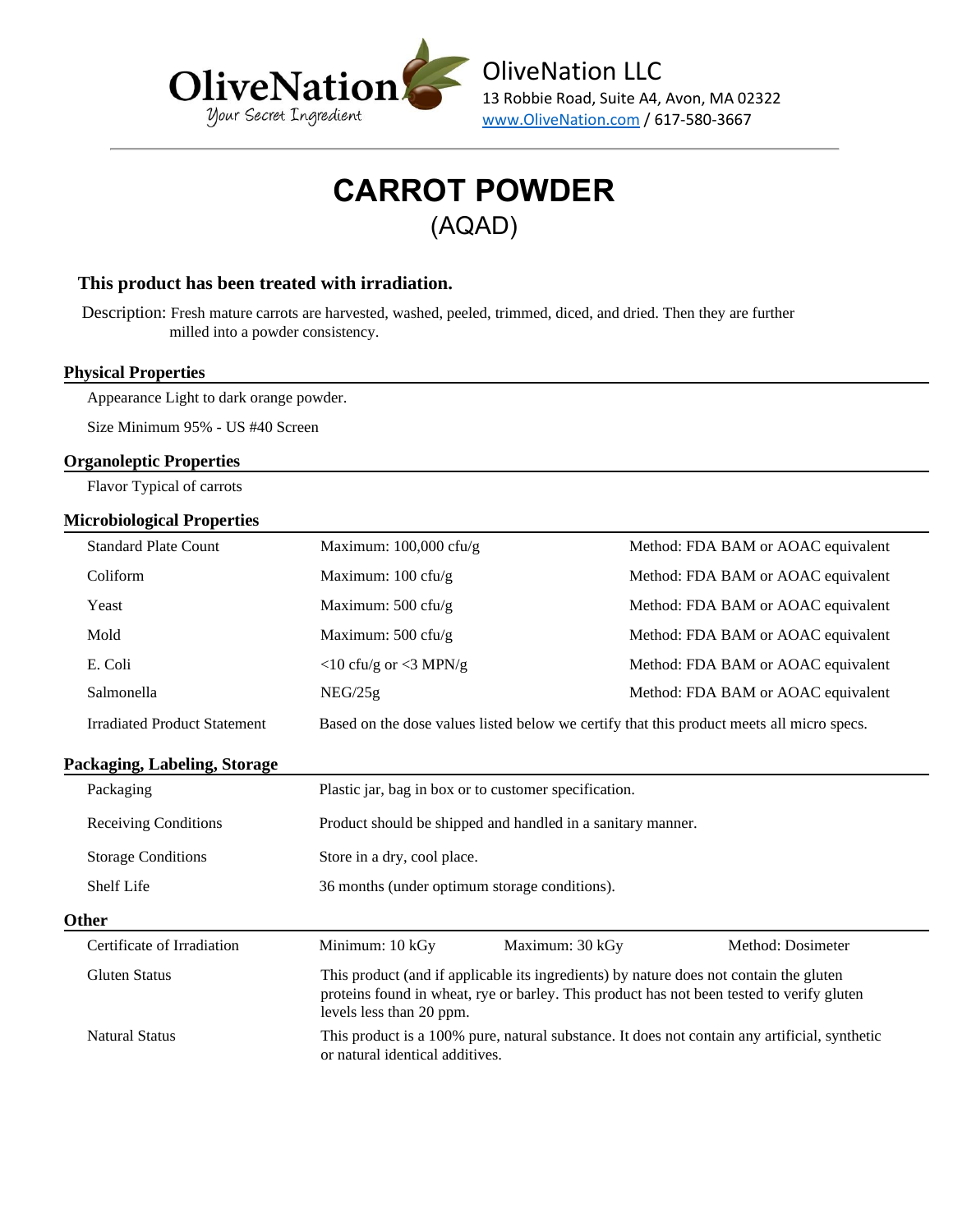

| <b>BE</b> Status  | This product does not contain bioengineered ingredients.                                                                                                                                                                                                                         |
|-------------------|----------------------------------------------------------------------------------------------------------------------------------------------------------------------------------------------------------------------------------------------------------------------------------|
| Vegan Status      | This product does not contain any animal derived products including meat, milk, seafood, eggs,<br>honey or bone char.                                                                                                                                                            |
| Halal Status      | This product does not contain alcohol, natural L-cysteine extracted from hair or feathers, animal<br>fats and/or extracts, bloods of any origin, blood plasma, pork and/or other meat by-products $\&$<br>alcohol is not used as a processing aid.                               |
| <b>SDS</b> Waiver | To the best of our knowledge this product is non-hazardous and not subject to the requirements<br>of 29 CFR 1910.1200. Although this product does not require specific hazard precautions, users<br>should take care to minimize personnel exposure and workplace contamination. |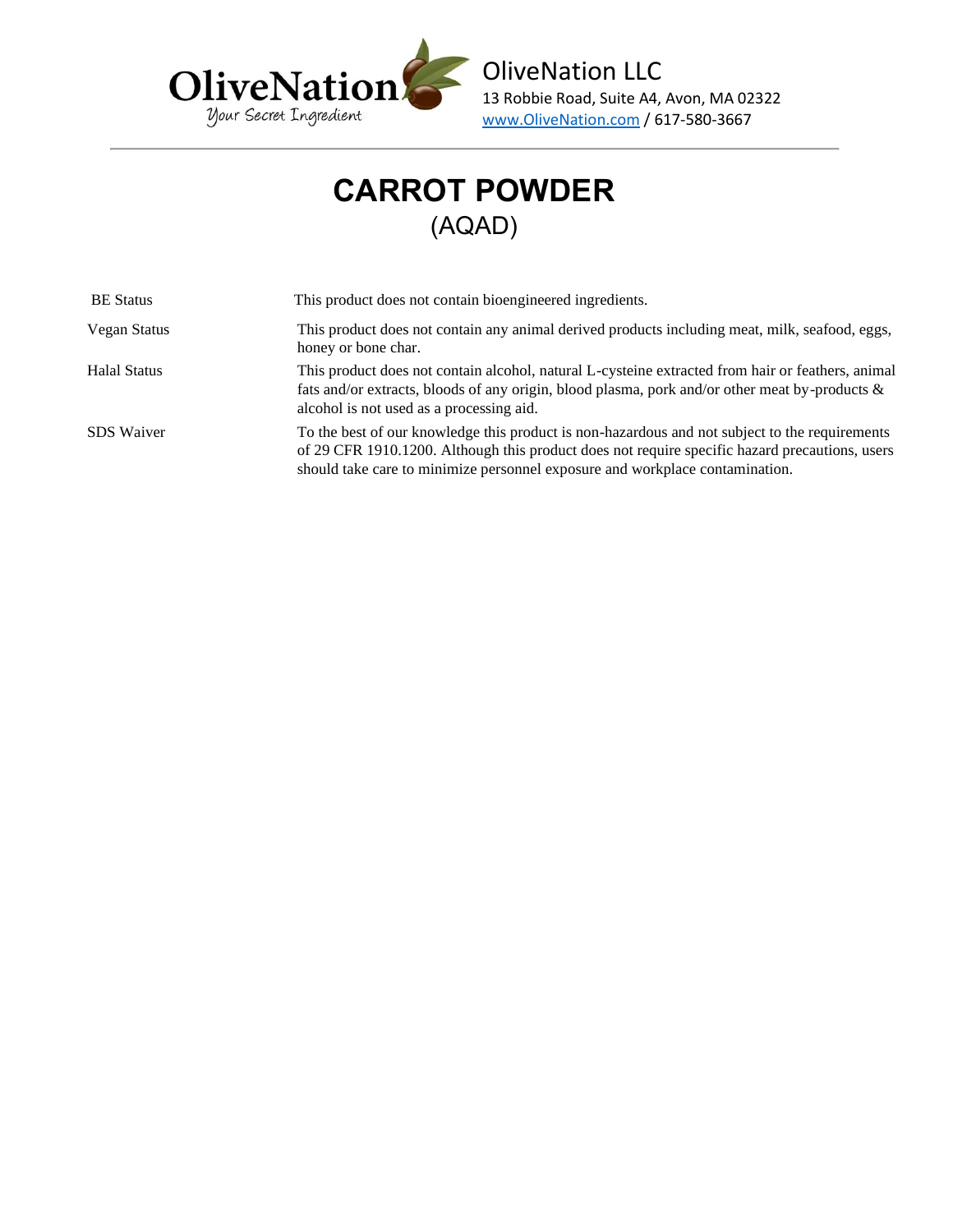

| "Q #1: Does the item<br>above contain any<br>of the following<br>allergens or their<br>derivatives?" |           | "Q #2: Is the item above<br>produced on equipment<br>that comes in contact with<br>any of the following<br>allergens?" |           | "Q #3: Is the item<br>above produced<br>in a facility that<br>uses or processes<br>these allergens?" |           | <b>ALLERGENS</b>            |
|------------------------------------------------------------------------------------------------------|-----------|------------------------------------------------------------------------------------------------------------------------|-----------|------------------------------------------------------------------------------------------------------|-----------|-----------------------------|
| <b>YES</b>                                                                                           | <b>NO</b> | <b>YES</b>                                                                                                             | <b>NO</b> | <b>YES</b>                                                                                           | <b>NO</b> |                             |
|                                                                                                      | X         | X                                                                                                                      |           | X                                                                                                    |           | <b>MILK</b>                 |
|                                                                                                      | X         | $\sf X$                                                                                                                |           | $\sf X$                                                                                              |           | <b>EGGS</b>                 |
|                                                                                                      | $\sf X$   | X                                                                                                                      |           | X                                                                                                    |           | <b>SOYBEANS</b>             |
|                                                                                                      | $\sf X$   | X                                                                                                                      |           | $\sf X$                                                                                              |           | <b>WHEAT</b>                |
|                                                                                                      | $\sf X$   |                                                                                                                        | X         |                                                                                                      | X         | <b>PEANUTS</b>              |
|                                                                                                      | X         | $\sf X$                                                                                                                |           | $\sf X$                                                                                              |           | <b>TREE NUTS</b>            |
|                                                                                                      | X         |                                                                                                                        | X         |                                                                                                      | X         | <b>FISH</b>                 |
|                                                                                                      | X         |                                                                                                                        | $\sf X$   |                                                                                                      | X         | <b>CRUSTACEAN SHELLFISH</b> |
|                                                                                                      | X         | $\sf X$                                                                                                                |           | X                                                                                                    |           | <b>SESAME</b>               |
|                                                                                                      | X         | X                                                                                                                      |           | X                                                                                                    |           | <b>MUSTARD</b>              |
|                                                                                                      | X         | $\sf X$                                                                                                                |           | X                                                                                                    |           | <b>ADDED SULFITES</b>       |

Equipment is cleaned and sanitized between production runs to prevent allergens from contaminating non-allergenic products.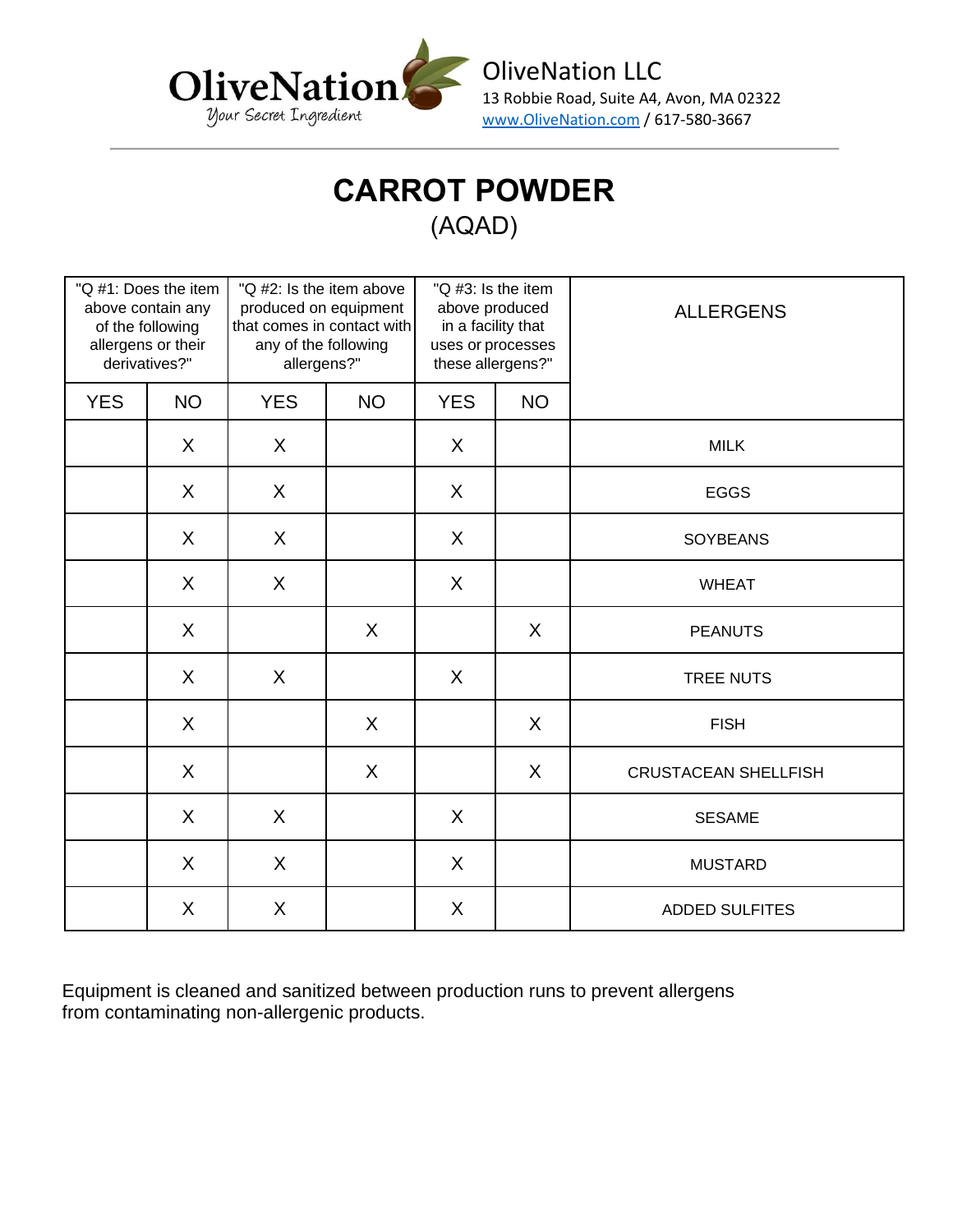



This product has been treated with irradiation.

#### **Ingredient Statement**

Carrots, silicon dioxide (anti-caking agent).

### **Product Certifications**

Certified Kosher Parve

#### **Proximate Analysis**

| Protein                     | 8.10      | g   |
|-----------------------------|-----------|-----|
| Carbohydrate                | 79.57     | g   |
| Moisture                    | 4.00      | g   |
| Ash                         | 6.84      | g   |
| Fat                         | 1.49      | g   |
| <b>Nutritional Analysis</b> |           |     |
| <b>Serving Size</b>         | 100.00    | g   |
| Calories                    | 341.00    |     |
| <b>Total Fat</b>            | 1.49      | g   |
| <b>Saturated Fat</b>        | 0.26      | g   |
| Trans. Fat                  | 0.00      | g   |
| Cholesterol                 | $0.00\,$  | mg  |
| Sodium                      | 275.00    | mg  |
| <b>Total Carbohydrates</b>  | 79.57     | g   |
| Dietary Fiber               | 23.60     | g   |
| Sugars                      | 38.82     | g   |
| Protein                     | 8.10      | g   |
| Vitamin A                   | 68,466.00 | IU  |
| Vitamin C                   | 14.60     | mg  |
| Calcium                     | 212.00    | mg  |
| Iron                        | 3.93      | mg  |
| <b>Added Sugars</b>         | 0.00      | g   |
| Vitamin D                   | 0.00      | mcg |
| Potassium                   | 2,540.00  | mg  |